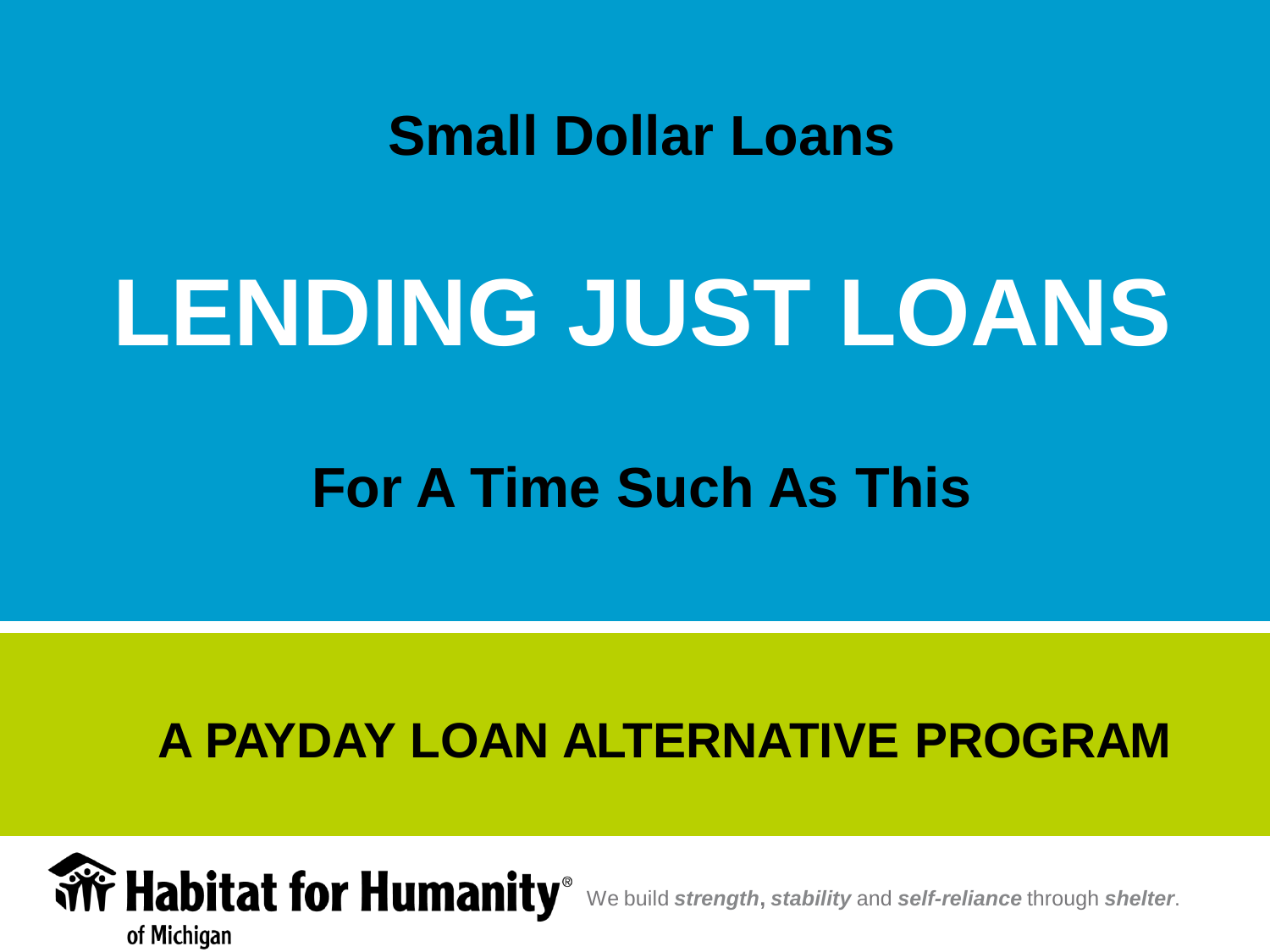#### **PROBLEM: PAYDAY LOANS**

**A Quick Financial Fix Resulting in Long Term Debt Traps**

**390% APR**



**Borrowers Can't Repay and Have Money to Live**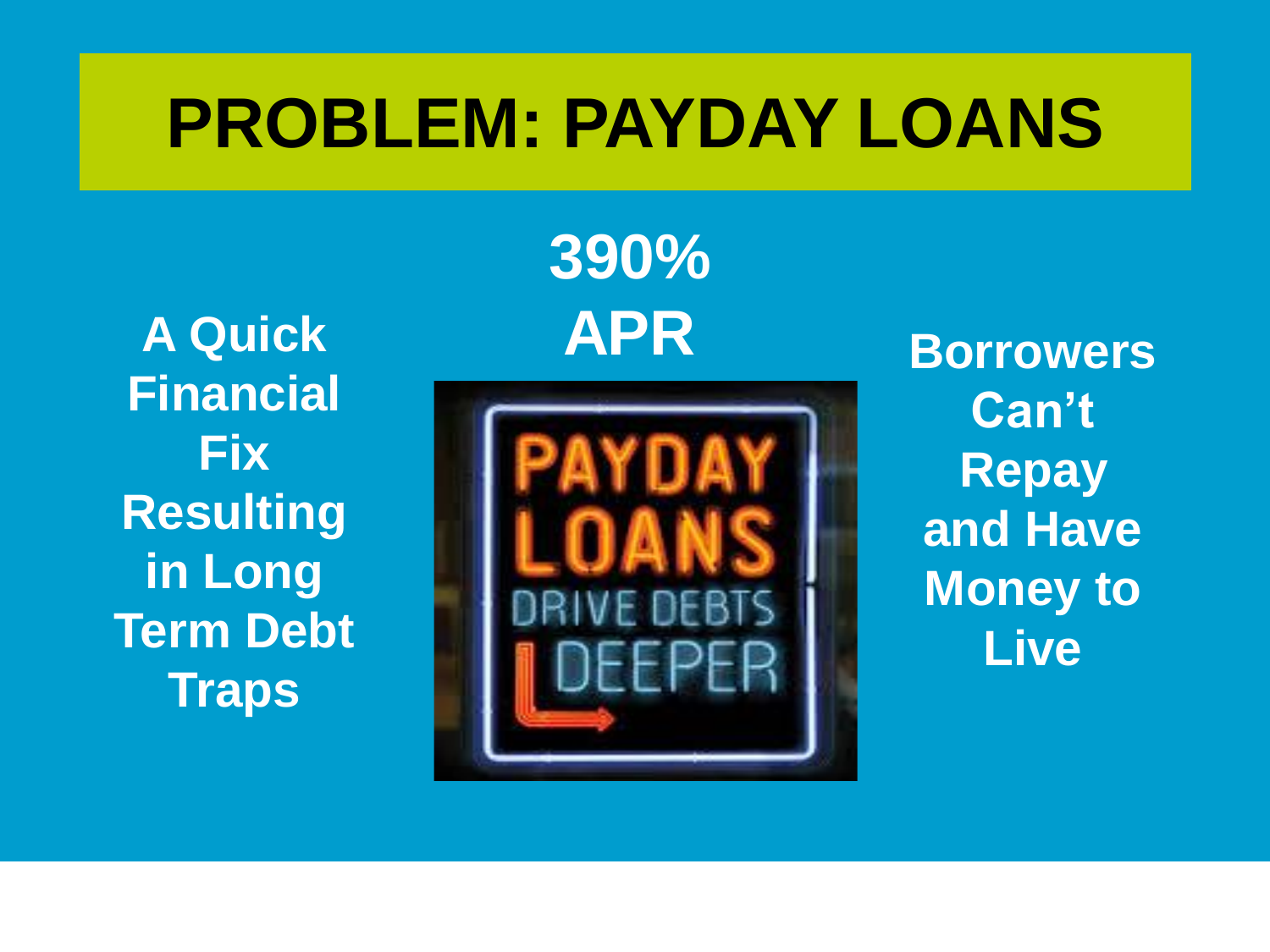# **Payday Lenders Target the Most Vulnerable in Michigan**

**Payday lending stores across the state tend to locate in communities in at least one of the following groups:** ◼**Rural tracts and regions** ■ Higher **concentrations of people of color** ■Low-income **communities**.

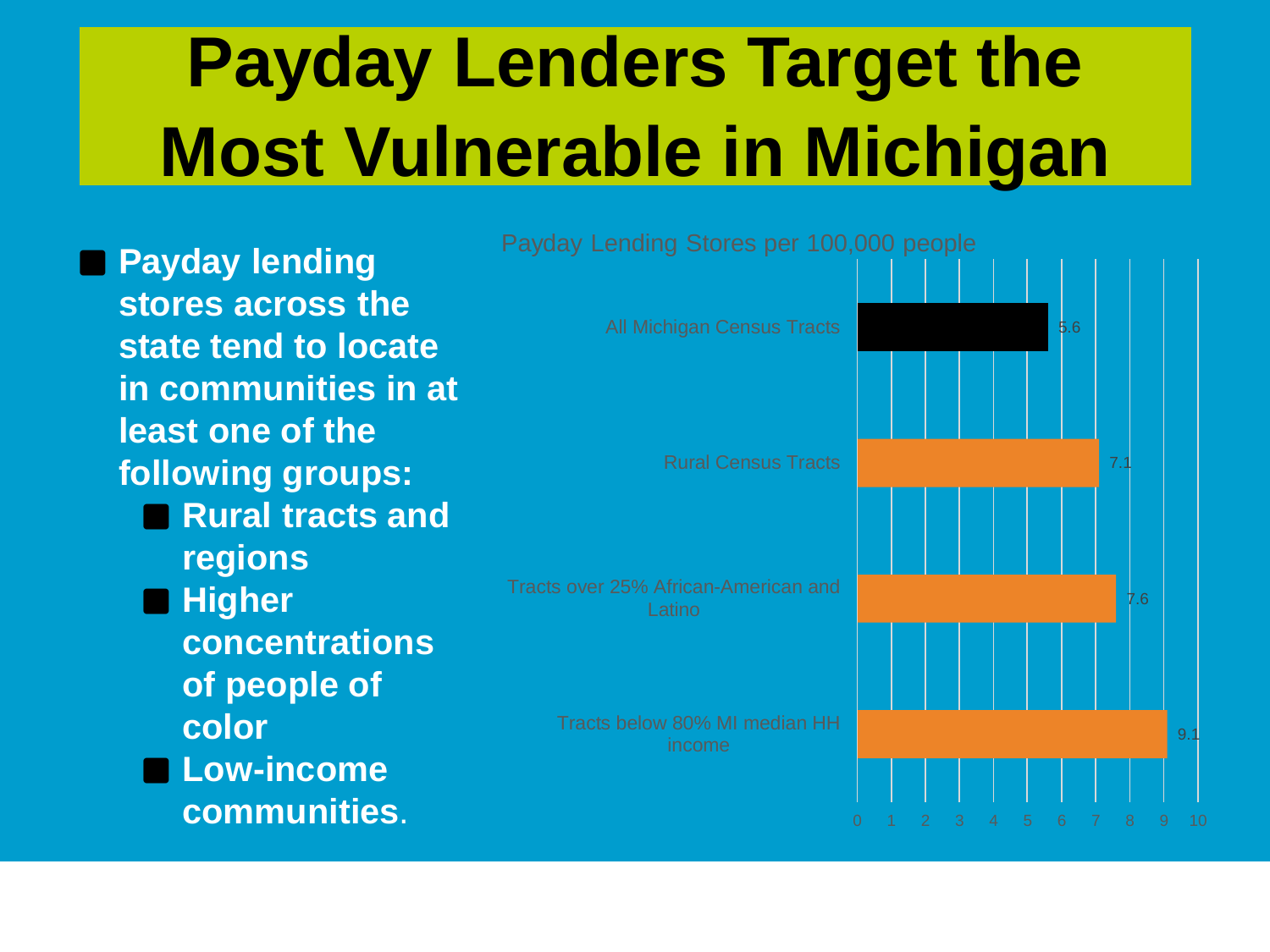#### **THE DEBT TRAP**

**Payday Loans Trap Borrowers—and Take More Money The Longer they Have People Stuck**

■ The CFPB shows that 75% **of payday lenders' revenue comes from borrowers caught in 10 loans per year** ■ 70% of Michigan payday **borrowers take out a loan the same day they pay off the previous loan**

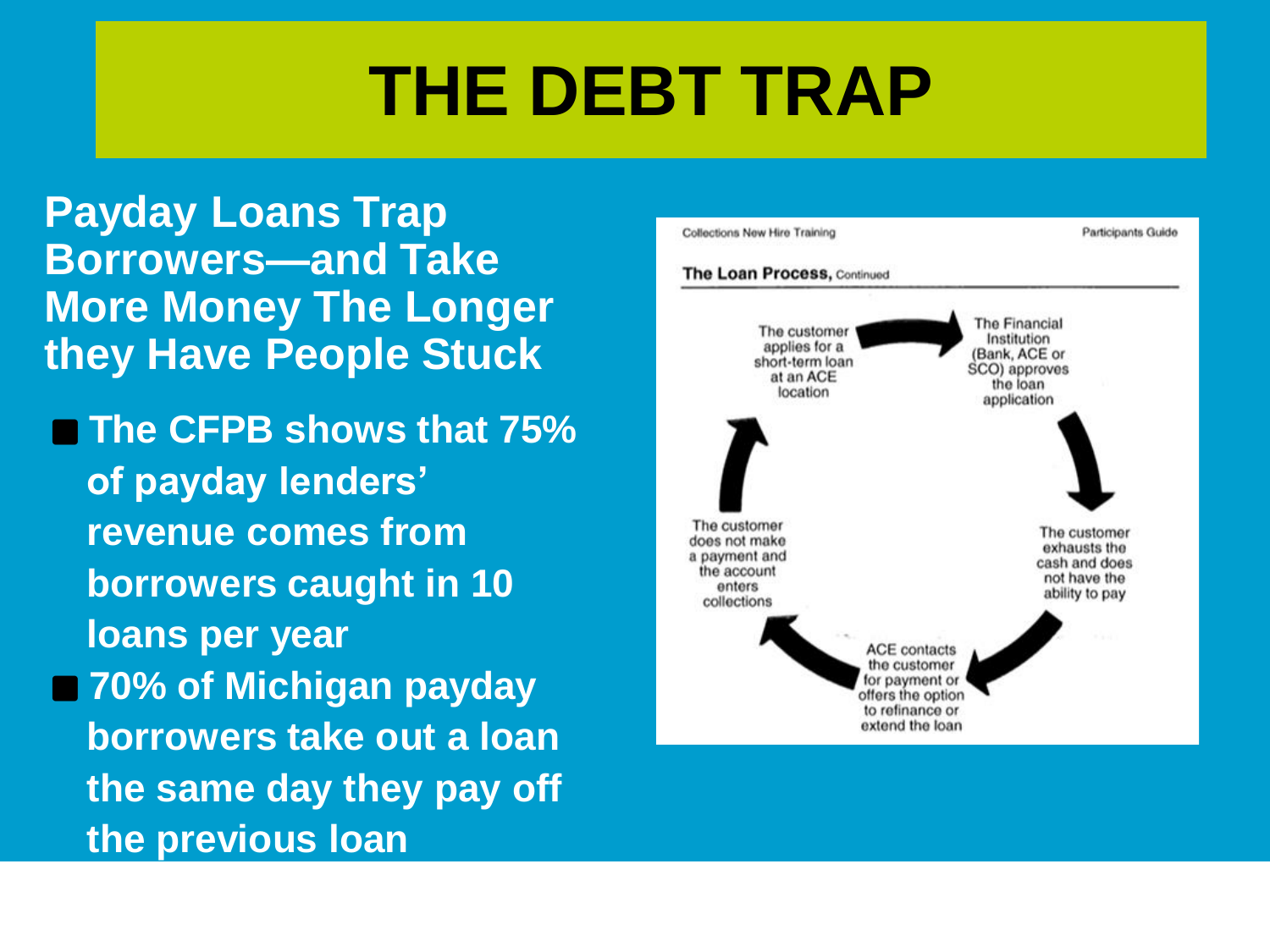#### **NATIONWIDE TRENDS**

■ The Military **Lending Act is a federal law prohibiting loans of over 36% APR for military members**

■ 18 states plus the **District of Columbia cap interest rates at 36% or less**

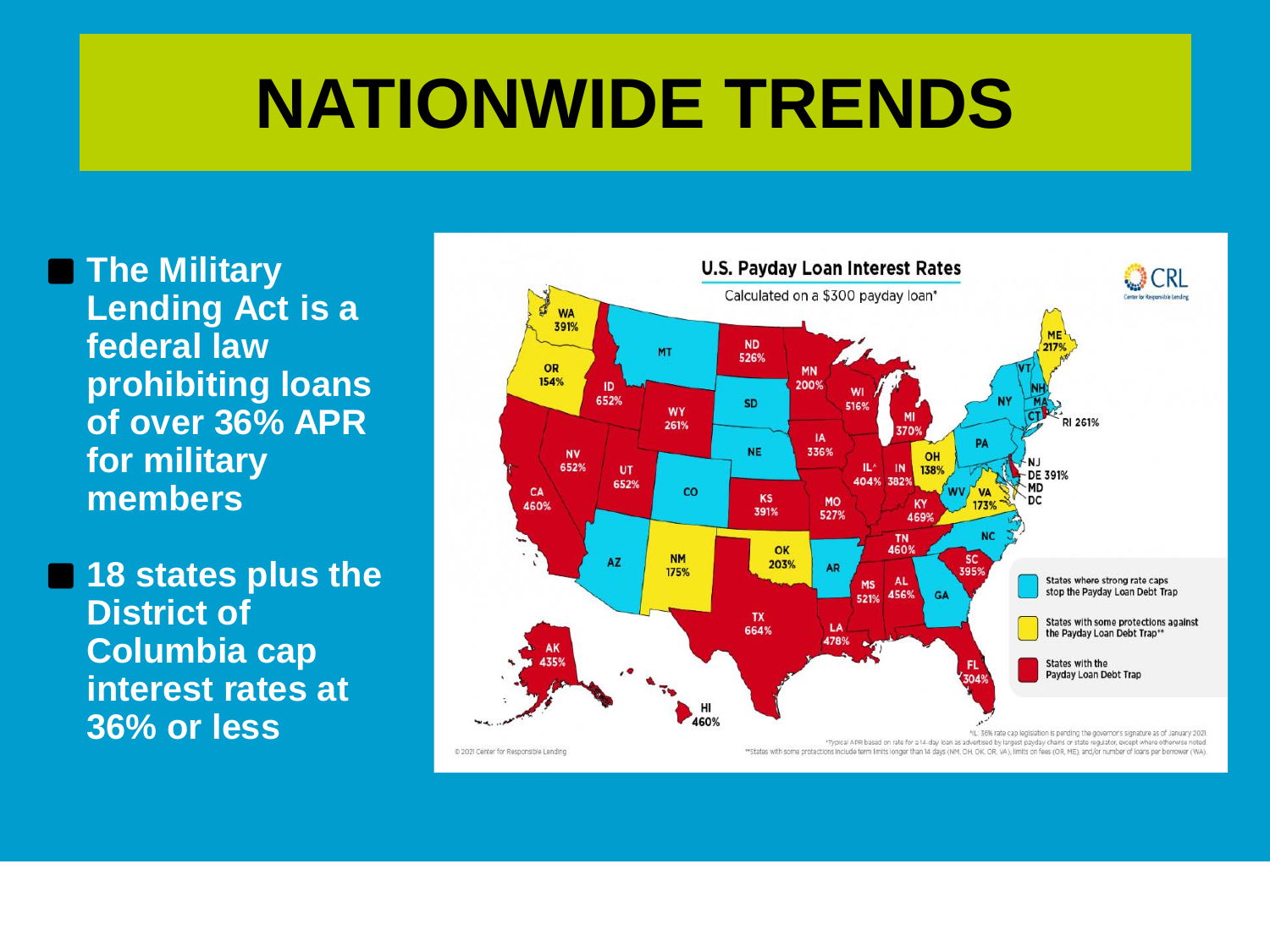# **THE HABITAT LOAN PILOT**

- **\$55,000 loan pool – 33 loans**
- **\$900 average loan amount**
- **92% customers paid on time**
- **3 borrowers paid late - 0 defaults**
- **Affiliates excel in financial coaching**
- **Affiliates need loan servicing support**

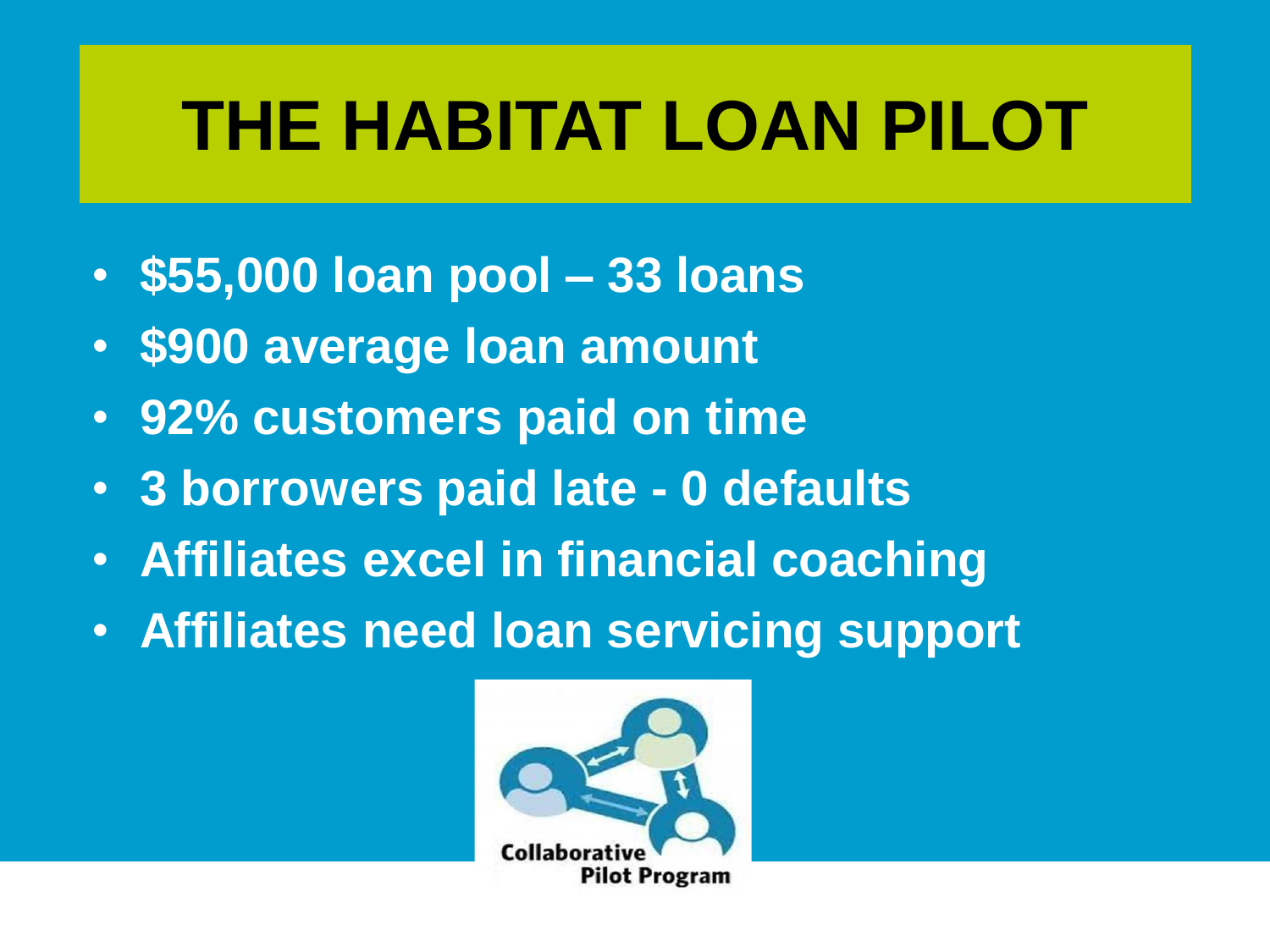## **FAIR LENDING SOLUTION: JUST LOANS**

- **Affordable Repayments**
- **12% Max Interest Rate - 24% APR**
- **FinCap by Certified Coaches**
- **Affiliate Origination, Revenue Earned**
- **Collaborative Fundraising for Habitats**

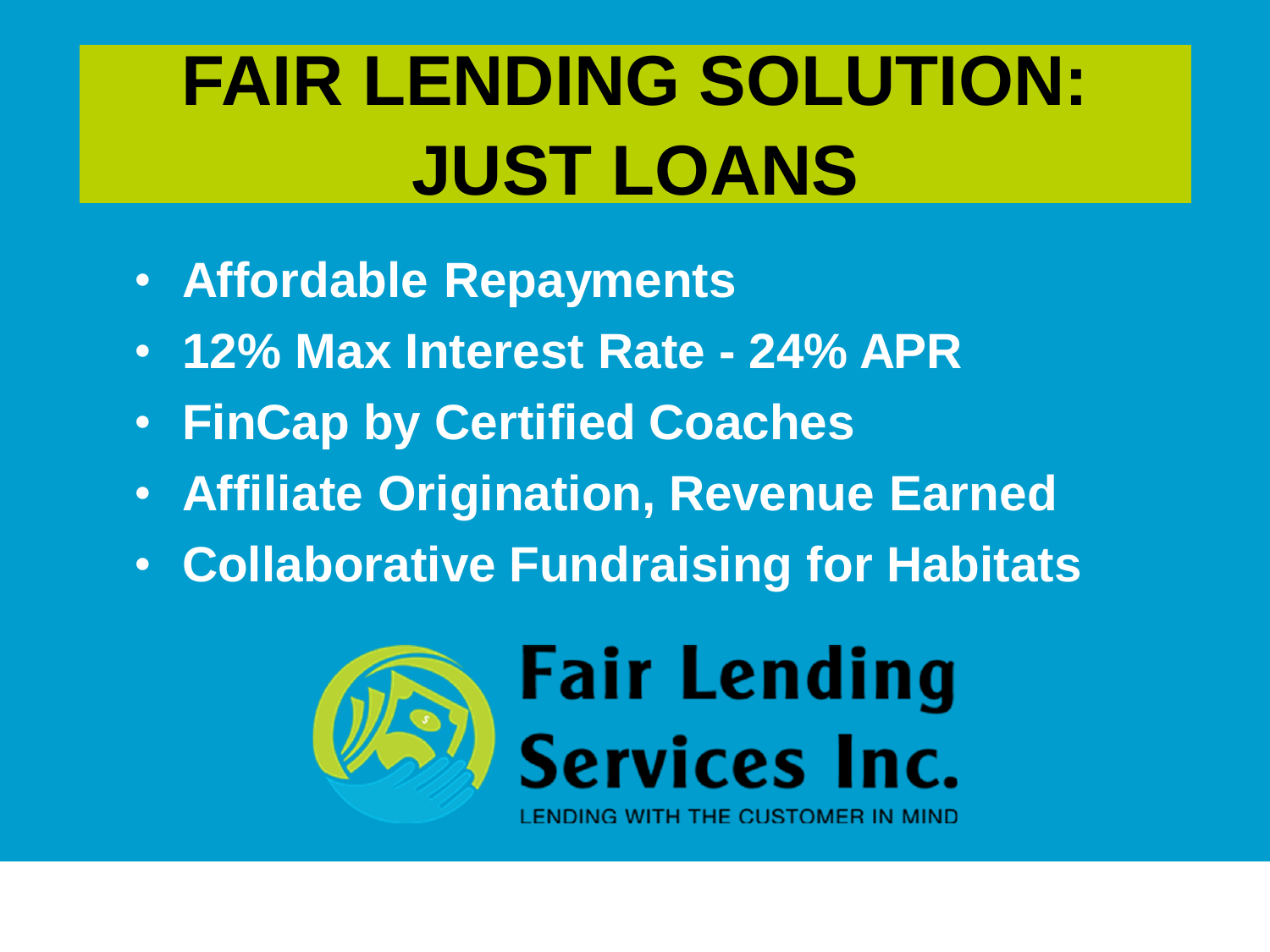# **WHY HABITAT FOR CONSUMER LOANS?**

- **Mission connection: finances and housing**
- **Increase scale and impact of Habitat**
- **PDLs cause lost housing**
- **Focus on justice & equity in lending**
- **Building communities and hope**

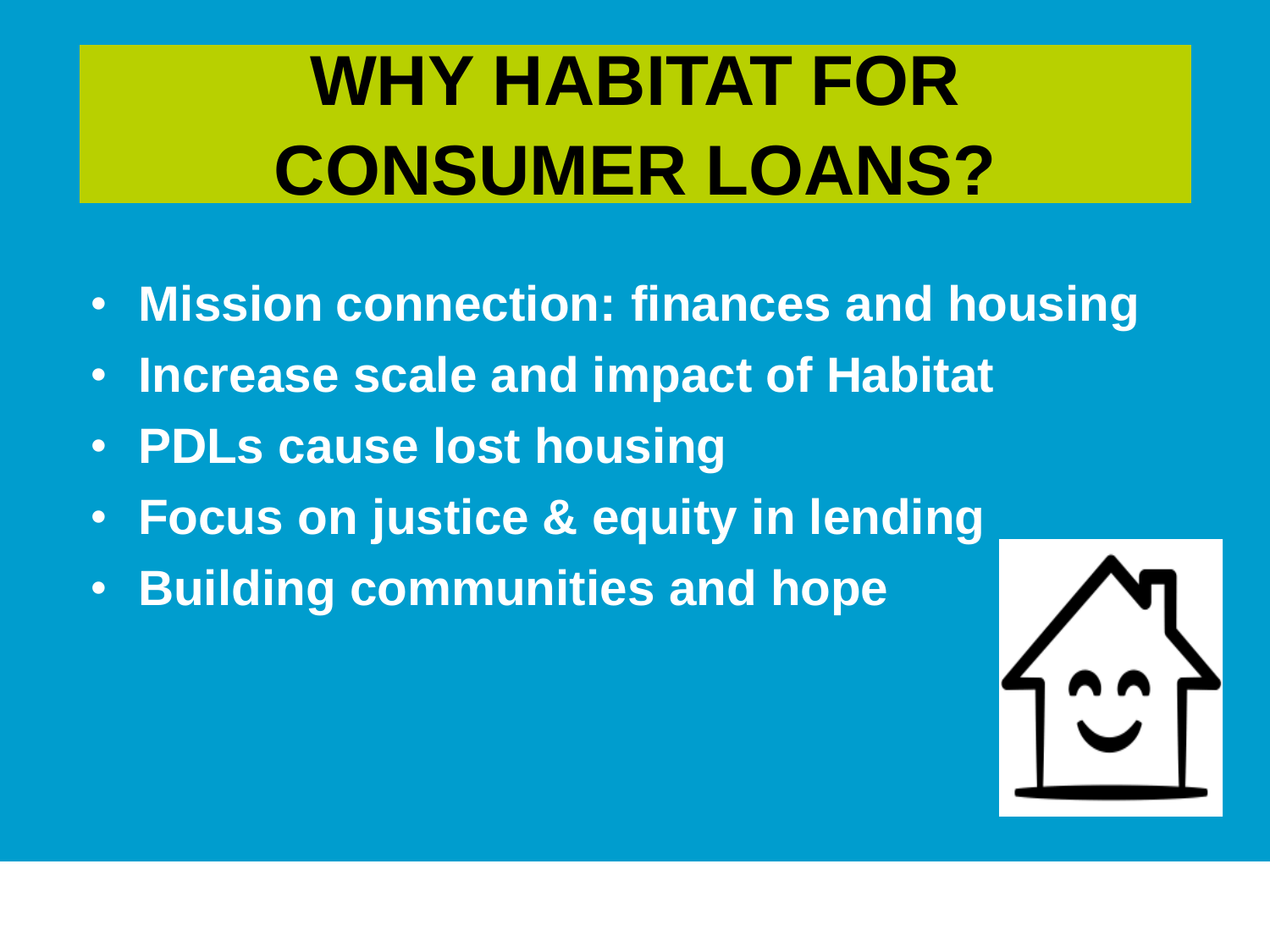### **WHAT SETS US APART?**

- **All borrowers attend financial education**
- **Ongoing connection with a financial coach**
- **Virtual services, customer focused**
- **Model: Never again use pay day loans**





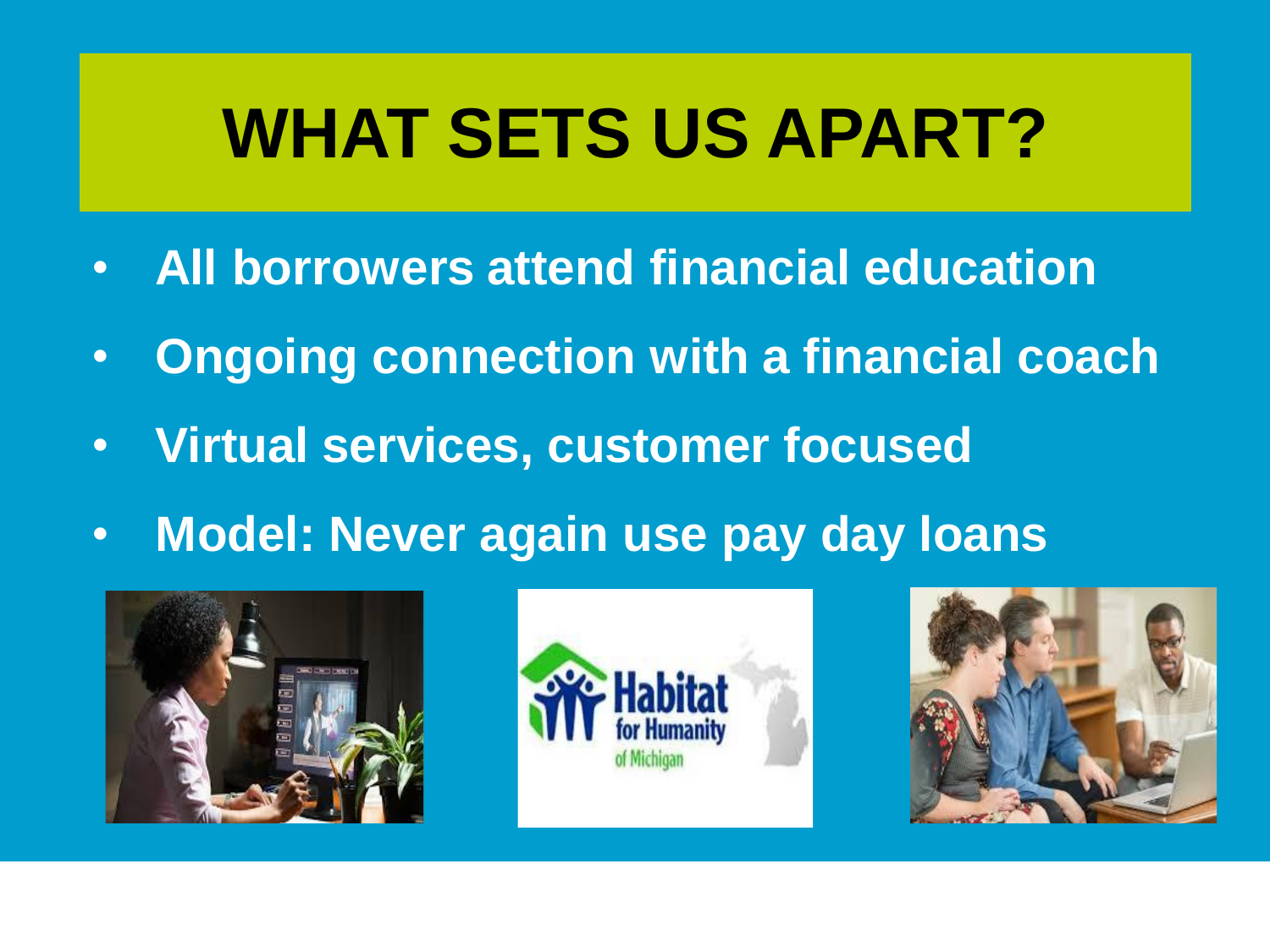### **Helping People, Helping Habitat**

- **Helping people get out of bad loans**
- **Helping people control finances**
- **Financial counseling, wealth building**
- **Homeownership in the future?**
- **Achieve Mission, Earn Revenue**

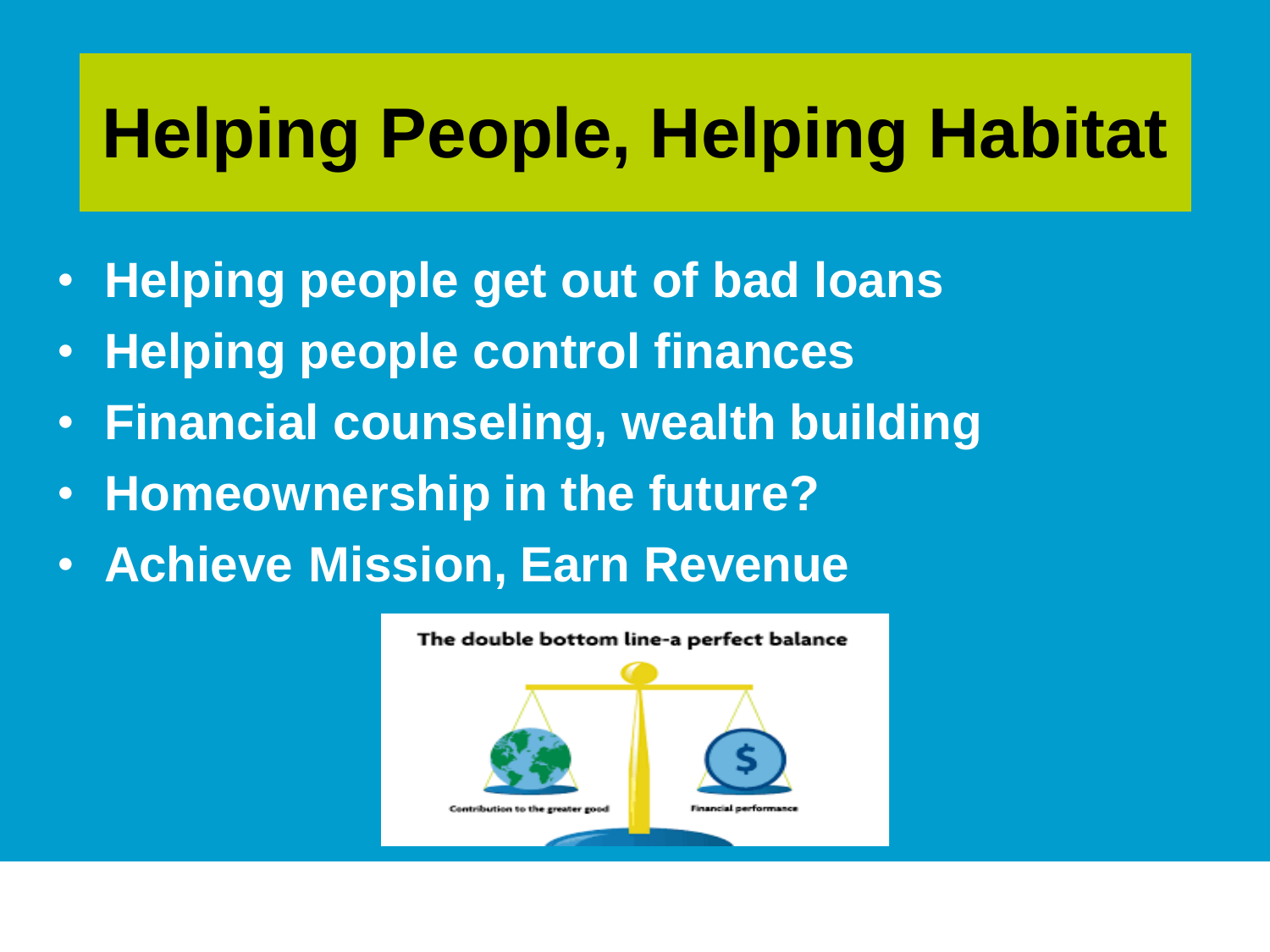### **LOOKING FORWARD**

- **Credit Builder Loans**
- **Repayable Down Payment Assistance**
- **Home Repair Financing**
- **Modular Home Production / Financing**



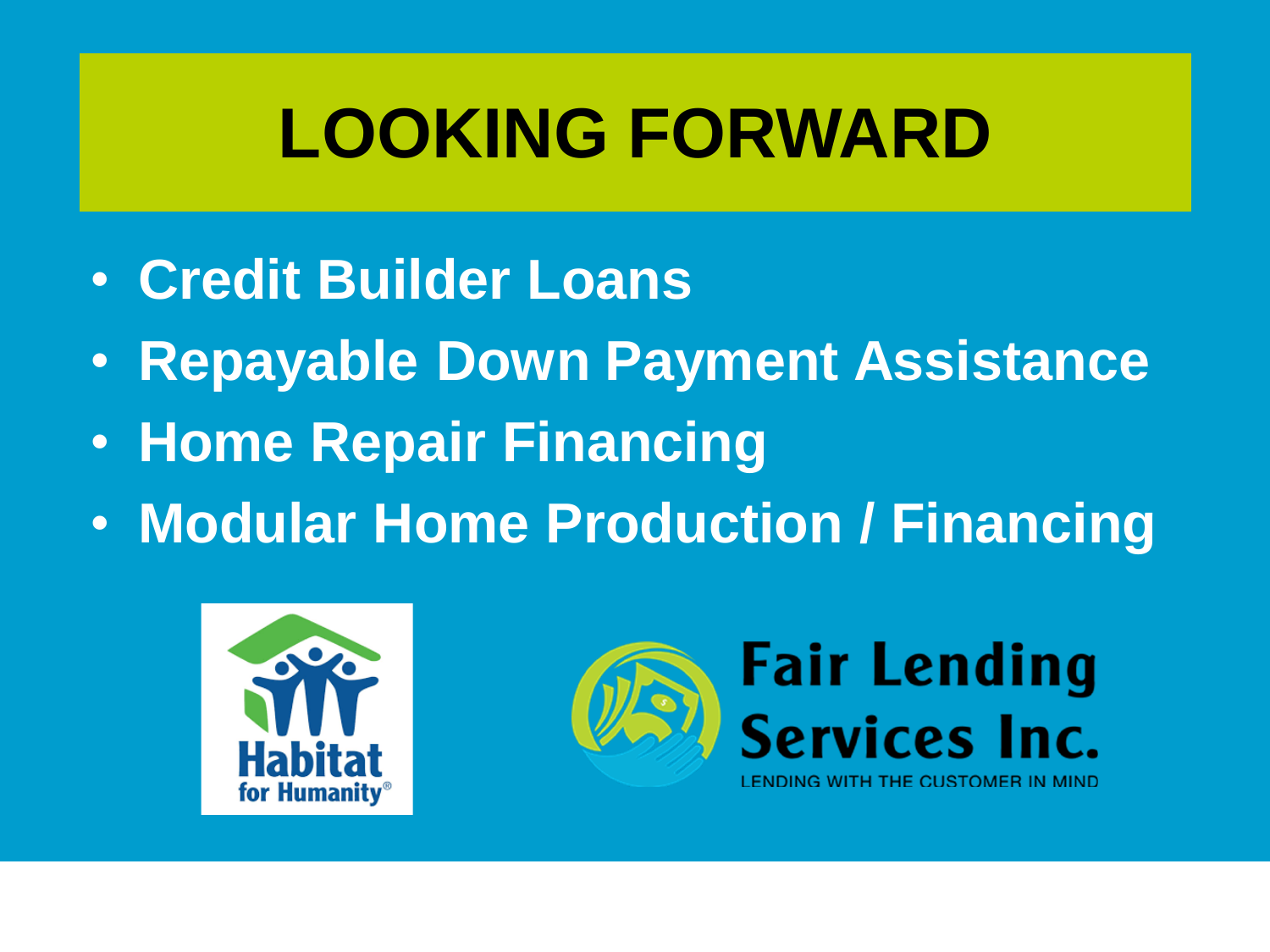#### **QUESTIONS, COMMENTS**